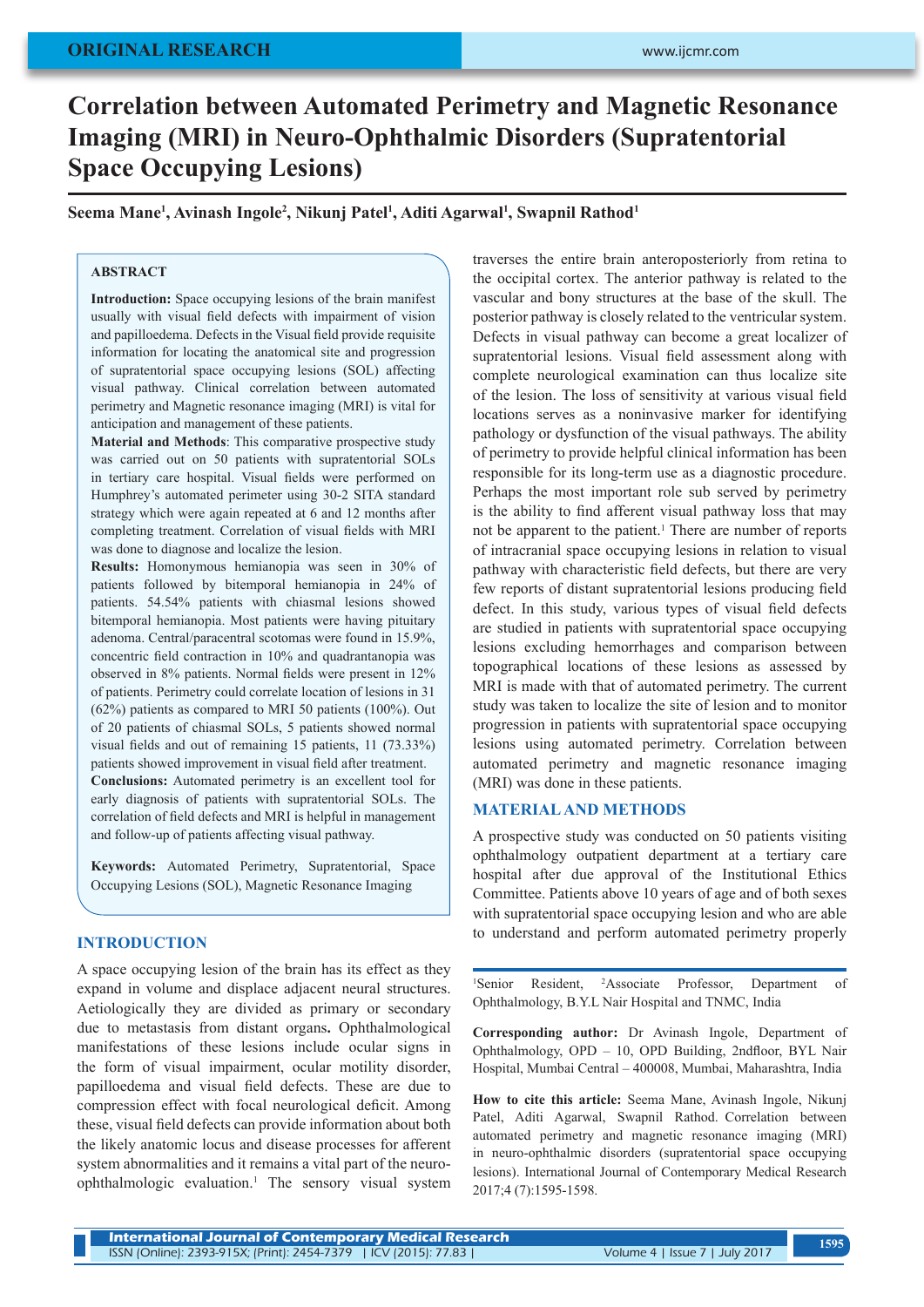were included in this study over 20 months period. Patients who could not perform perimetry or found it difficult to perform it due to anterior or posterior segment pathologies and patients with any systemic conditions leading to inability to respond to any kind of stimuli (Visual, auditory, verbal, etc) were excluded from the study. Patients with supratentorial hematomas, cerebrovascular accidents were also excluded from study. Patients with posterior segment abnormality in eye like vitreous or retinal detachment, dystrophy, intraocular inflammation,supratentorial hematomas, cerabrovascular accidents were also excluded from study. The aim of the study was to localize the site of lesion in patients with supratentorial space occupying lesions using automated perimetry and to monitor progression of supratentorial space occupying lesions. Also, to assess correlation between automated perimetry and magnetic resonance imaging (MRI) for localization of lesions. Consent of every patient was recorded in the vernacular language understood by the patient and the purpose of the study was explained to every patient. Complete ophthalmological and neurological (performed by neurologists) evaluation was done. All patients were subjected to MRI brain examination on 1.5 TESLA, 8 Channel Magnetic Resonance Imaging equipment to locate, to determine size, nature and progression of space occupying lesions. Evaluation of visual fields using automated perimetry (Humphrey's visual field analyzer using 30-2 SITA standard strategy) was done with Humphrey field analyzer using a 4 mm2 Goldmann size III stimulus. The 30-2 SITA standard strategy was used. Each patient underwent VF tests twice on separate days and the more reliable result was selected for statistical analysis. The reliability criteria used were fixation losses, false positive and false negative errors less than 20%. VF examinations were considered abnormal if pattern standard deviation (PSD) or glaucoma hemifield test was abnormal. Based on either of the following criteria quadrantanopia was defined. A. Depression of thresholds by 5 dB or more, in three or more contiguous points adjacent to the vertical meridian in the involved quadrant as compared to their mirror image points across the vertical meridian. B. The pattern deviation plot showed three or more points adjacent to the vertical meridian in the involved quadrant depressed to the 1% probability level with normal mirror image points across the vertical meridian. For the diagnosis of hemianopia, the diagnostic criteria for quadrantanopia had to be applicable to both quadrants comprising the hemifield. To quantify the severity of VF defects, results of the mean deviation (MD) and PSD of both eyes were used. All patients were evaluated after medical or surgical treatment at 6 months and after one year of treatment. On follow up complete ocular examination including visual fields was done.

#### **STATISTICAL ANALYSIS**

Data was statistically described in terms of mean  $(\pm SD)$ , frequencies (number of cases) and percentages where appropriate. MRI was considered the gold standard in detection and localizing intracranial supratentorial tumor. Sensitivity of automated perimetry was calculated based on the number of true positives detected and was calculated for each type of supratentorial tumor.

### **RESULTS**

In our study, 44% patients belonged to the age group of 21- 40 years and male to female ratio was 1.27:1. Headache was the most common presenting symptom (74%), followed by diminution of vision (DOV) (70%), seizures (36%) and other symptoms (44%) which included galactorrhea, menstrual disturbances, growth spurt, loss of consciousness, diplopia, nausea and vomiting. Best corrected visual acuity in the range of 6/6-6/12was seen in 35 (70%) right eyes and 36 (72%) left eyes. 5 patients had unilateral decreased vision of less than 6/60 to the extent of inaccurate perception of light, which was primarily due to optic atrophy. Preoperative automated perimetry with Humphrey field analyzer using 30-2 threshold program showed homonymous hemianopia in majority of patients 15 (30%) followed by bitemporal hemianopia seen in 12 (24%) patients due to large number of cases of pituitary adenoma. Central/paracentral scotomas were found in 7 (15.9%) patients and concentric field contraction in 5 (10%). Quadrantopia was observed in 8% (Table 1). All patients with temperoparietal lesions showed classical homonymous hemianopia. Normal fields were present in 6 (12%) of patients. Neuroimaging by MRI revealed the most common site of SOLs to be chiasmal 22 (44%). Distribution of other SOLs was frontal 10 (20%), frontoparietal 7 (15.9%), temporal 5 (11.4%), temporoparietal 3 (6.8%), and parietal 3 (6.8%) (Table 1). Perimetry could correlate location of lesions in 31 (62%) patients versus all 50 (100%) patients being accurately diagnosed by MRI (Table 2). We could

| <b>Sr</b>      | <b>Visual field defect</b>                               | frontal | Frontoparietal | <b>Temporal</b> | <b>Tempero</b>   | Parietal  | Chiasmal | <b>Total</b> |  |
|----------------|----------------------------------------------------------|---------|----------------|-----------------|------------------|-----------|----------|--------------|--|
| N <sub>0</sub> |                                                          |         |                |                 | parital          |           |          |              |  |
|                | Homonymous hemianopia                                    |         |                |                 |                  |           | າ        | 15           |  |
| $\mathcal{L}$  | Bitemporal hemianopia                                    |         |                |                 |                  |           | 12       | 12           |  |
| 3              | quadranopia                                              |         |                | 1(Sup)          |                  | 2(Inf)    | 1(Sup)   | 4            |  |
| $\overline{4}$ | Concentric contraction                                   |         |                |                 |                  |           |          |              |  |
| 5 <sup>5</sup> | Central / paracentral scotomas                           |         |                |                 |                  |           | ↑        | ⇁            |  |
| -6             | Arcuate scotoma                                          |         |                |                 |                  |           |          |              |  |
| $\overline{Q}$ | Normal field                                             |         |                |                 | $\left( \right)$ | 0         |          | 6            |  |
|                | Total                                                    | 10      |                |                 |                  |           | 22.      | 50           |  |
|                |                                                          | (20%)   | $(15.9\%)$     | $(11.4\%)$      | $(6.8\%)$        | $(6.8\%)$ | (44%)    |              |  |
|                | Table-1: Location of SOL on MRI and Visual field defects |         |                |                 |                  |           |          |              |  |

**International Journal of Contemporary Medical Research**  Volume 4 | Issue 7 | July 2017 | ICV (2015): 77.83 | ISSN (Online): 2393-915X; (Print): 2454-7379 **<sup>1596</sup>**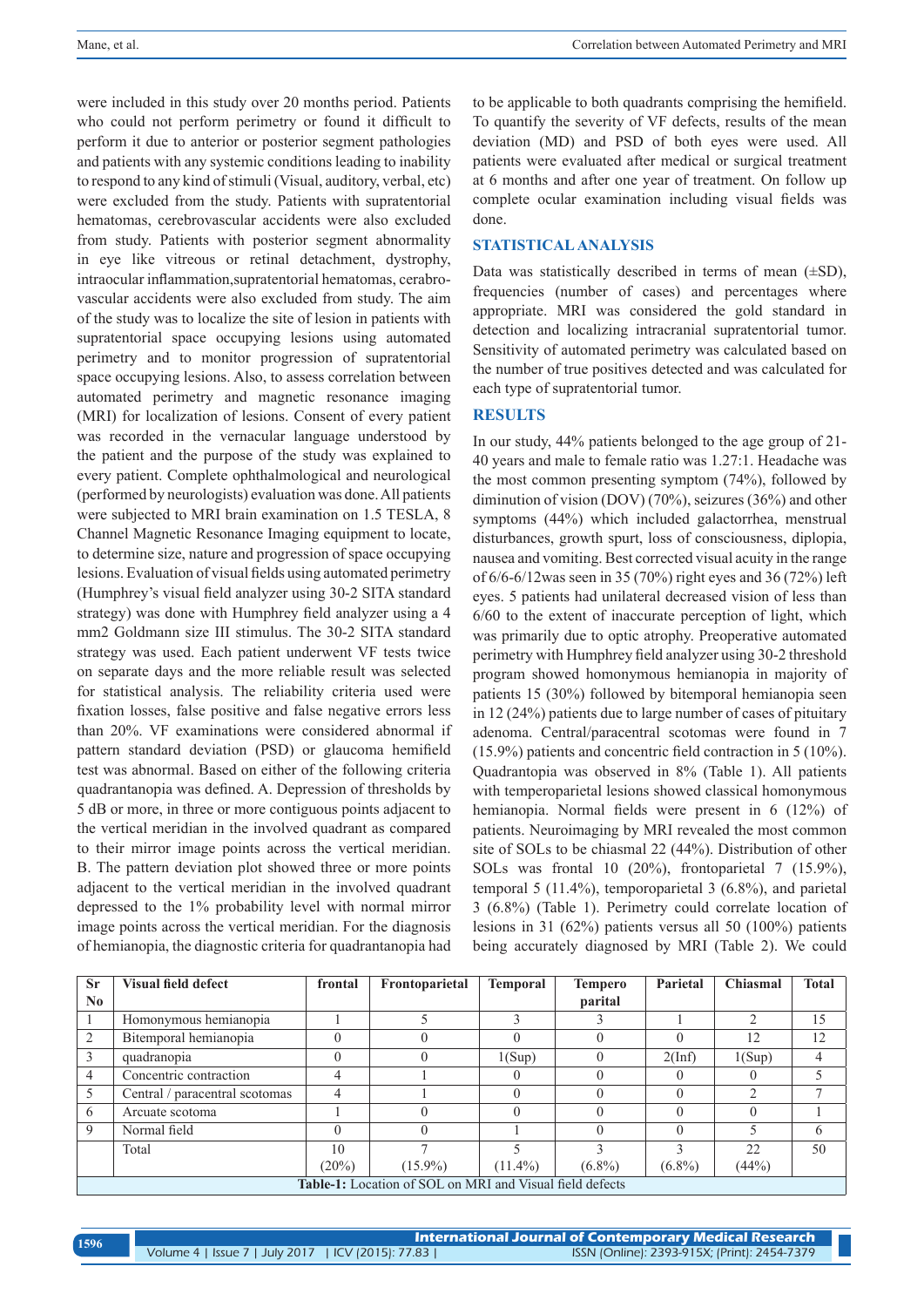perform visual field analysis in both eyes of 45 patients while only one eye could be assessed of 5 patients as the other eye was having vision less than 6/60 secondary to optic atrophy. Out of the 50 patients we had follow up of 43 patients. Out of 20 patients of chiasmal space occupying lesions 11 (73.33%) patients showed improvement in visual field after treatment (Table 3, Figure-1).

# **DISCUSSION**

We studied 50 patients with supratentorial space occupying lesions to assess the correlation between visual field defect and MRI regarding the site of lesion. Only supratentorial space occupying lesions were included in this study, as previous studies showed that meningiomas, gliomas, pituitary adenomas,metastases and acoustic neuromas account for 95% of all brain tumors.<sup>2</sup> In adults, two thirds of primary brain tumors are supratentorial, but in children, two thirds of brain tumors are infratentorial.<sup>3</sup> Among all 50 patients of supratentorial space occupying lesions 22 patients were of chiasmal lesions only. Other studies have shown that pituitary tumors account for  $9 - 12\%$  of primary brain



**Figure–1:** Sensitivity of perimetry in detecting intracranial tumours.

tumors, making them the third most common primary brain tumors in adults following meningiomas and the gliomas. Pituitary adenomas present more commonly due to hormonal imbalance leading to various symptoms.<sup>3</sup> In this prospective study automated perimetry (30-2 SITA fast strategy) was used to test visual fields,and confirmation of pathology was done using MRI brain. In a study by Szatmáry G et al, they compared SITA Fast strategy with Goldmann perimetry in the detection and characterization of VF defects in neuroophthalmic practice<sup>4</sup> ,They showed that the SITA Fast strategy was useful in detection and quantification of central VF defects, and might be preferable to Goldmann perimetry. In patients with neuro-ophthalmology symptoms,SITA strategy shortens testing time for the standard Humphrey strategy but does not seem to affect variability.<sup>5</sup> Out of 50 patients, static perimetry showed homonymous hemianopia in 15 (30%) patients followed by 12 (24%) patients showing bitemporal hemianopia due to large number of pituitary adenomas. Central/paracentral scotomas were seen in 7 (15.9%) patients, while 12% of patients had normal visual fields. S Sood et al found similar results.<sup>6</sup> Seven out of 10 patients of frontal lobe tumors could do visual fields in both eyes while three patients had vision less than 6/60 in one eye secondary to optic atrophy. 8 out of 10 patients had typical defects like, scotomas, concentric field contraction. Ecker AD et al have also shown these defects as typical defects in frontal space occupying lesions.7 Sixty percent of patients with space occupying lesions involving temporal lobe showed homonymous hemianopia, coinciding with results of Edmund et al<sup>8</sup> which showed 56% of patients having homonymous hemianopia. Huber<sup>9</sup> series showing 66% patients having homonymous hemianopia ,but Classical field defect of superior quadrantanopia was seen in only 1 patient with temporal lobe lesion. In our study patients with parietal lobe tumors showed homonymous hemianopia in 33.33% patients. Huber's<sup>9</sup> showed 50% patients with homonymous

| Sr. No.                                                          | <b>Location of tumor</b> | <b>Total number of patients</b> | <b>Detection by Perimetry</b> | <b>Sensitivity</b> |  |  |  |
|------------------------------------------------------------------|--------------------------|---------------------------------|-------------------------------|--------------------|--|--|--|
|                                                                  |                          | (All detected by MRI)           | (No.of patients)              |                    |  |  |  |
|                                                                  | Frontal                  | 10                              |                               | 80%                |  |  |  |
|                                                                  | Frontoparietal           |                                 |                               | 71.42%             |  |  |  |
|                                                                  | Temporal                 |                                 |                               | 20%                |  |  |  |
|                                                                  | Temperoparital           |                                 |                               | 100%               |  |  |  |
|                                                                  | Parietal                 |                                 |                               | 66.66%             |  |  |  |
|                                                                  | Chiasmal                 | 22                              | ∣າ                            | 54.54%             |  |  |  |
| Total                                                            |                          | 50                              |                               | 62%                |  |  |  |
| Table-2: Correlation of lesions on MRI with automated perimetry. |                          |                                 |                               |                    |  |  |  |

| <b>Site of lesions</b>                                             | <b>Improved fields</b> | <b>Worsened fields</b> | No changes in fields | Total no. of patients |  |  |  |
|--------------------------------------------------------------------|------------------------|------------------------|----------------------|-----------------------|--|--|--|
| Frontal                                                            |                        |                        |                      |                       |  |  |  |
| Frontoparital                                                      |                        |                        |                      |                       |  |  |  |
| Temporal                                                           |                        |                        |                      |                       |  |  |  |
| Temperoparital                                                     |                        |                        |                      |                       |  |  |  |
| Parital                                                            |                        |                        |                      |                       |  |  |  |
| Chiasmal                                                           |                        |                        |                      | 20                    |  |  |  |
| Total patients                                                     | 22                     |                        | 15                   | 43                    |  |  |  |
| <b>Table-3:</b> Correlation of visual fields with MRI on follow up |                        |                        |                      |                       |  |  |  |